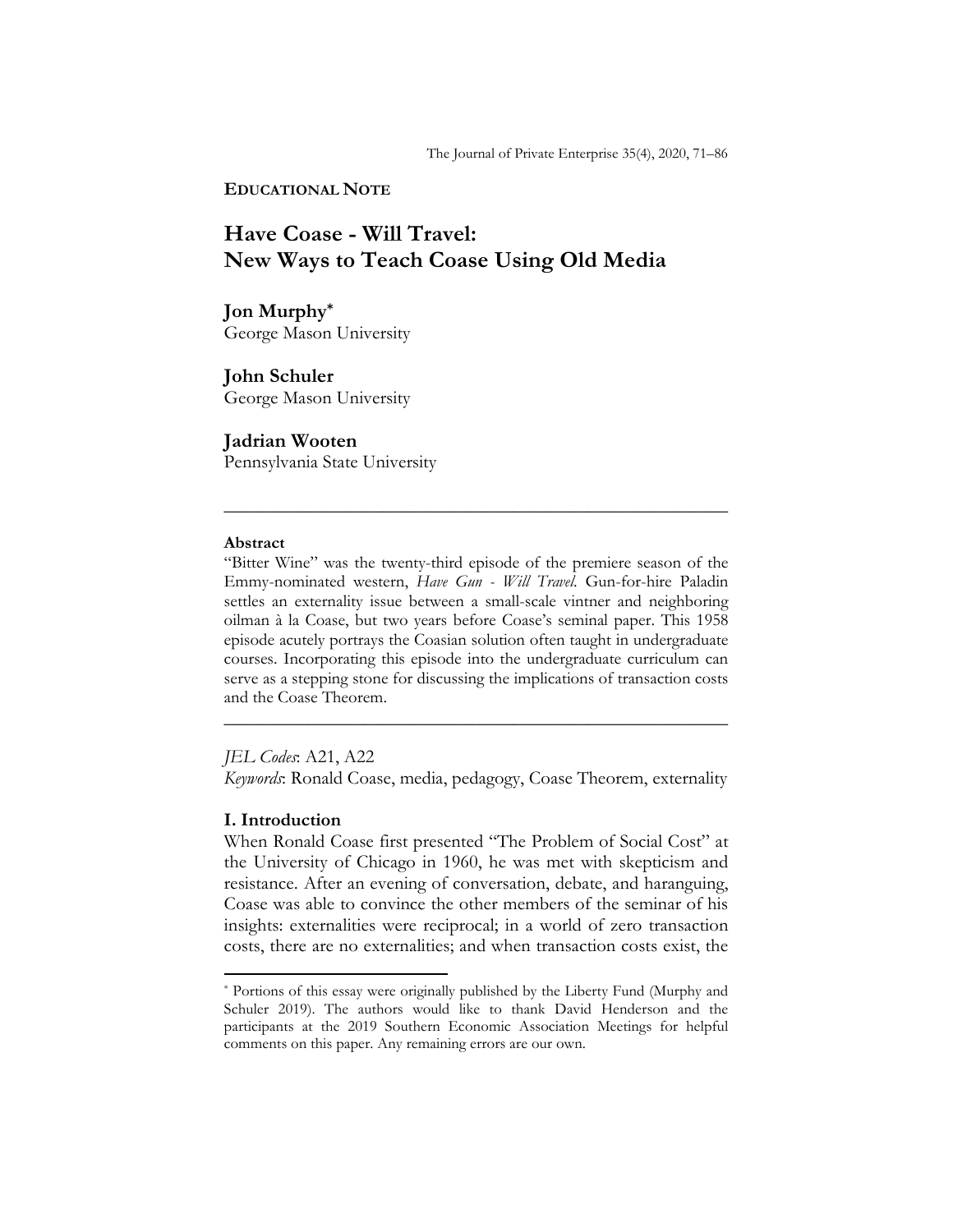assignment of property rights matters (Davies 2016, pp. 87–90). Yet, Coase's insights are still misunderstood today—so much so that forty years after its publication, Coase ([1988] 1990) felt compelled to add an explanatory chapter on the paper in his book *The Firm, The Market, and The Law*.

It is not surprising, then, that undergraduate economics students struggle with the Coase Theorem, which is perhaps one of the most difficult concepts in their undergraduate studies.<sup>1</sup> Two questions on the thirty-question microeconomics version of the Test of Understanding in College Economics (TUCE) (Walstad, Watts, and Rebeck 2006) focus on externalities, and their correct response rate ranks in the five lowest scores on the pretest. The positive externality question score does improve significantly in the post test, but the negative externality question still ranks in the lowest five based on response rate.

Could media be the key to helping students understand negative externalities and conveying the powerful insights of Coase to students without overwhelming them? Anecdotally, our students left class with the incorrect perception that the Coase Theorem states that there is no need for regulation because Pigouvian taxes impose themselves by way of bargaining, as was demonstrated by answers given on a final exam question.

The inspiration to use media to teach externalities and the Coase Theorem comes from a particular episode of *Have Gun - Will Travel* titled "Bitter Wine" (1958).<sup>2</sup> This episode may be the most Coasian episode of television ever made. Every element of Coase's "The Problem of Social Cost" appears in the episode: the reciprocal nature of externalities; how the initial allocation of property rights matters in a world with transaction costs; and how the legal system can overcome transaction costs to allow for an efficient allocation of rights.

Elzinga (2001) argues in his Fifteen Theses on Teaching that good lectures need good stories. The overarching story line of *Have Gun - Will Travel* details the adventures and exploits of a West Point graduate turned righteous hired gun in the late nineteenth century

<sup>&</sup>lt;sup>1</sup> Krugman (1998) describes "Ricardo's difficult idea" of comparative advantage as being a challenging topic to teach.

<sup>2</sup> This episode has been uploaded to the Economics Media Library (Wooten 2018) with captioning added by the authors.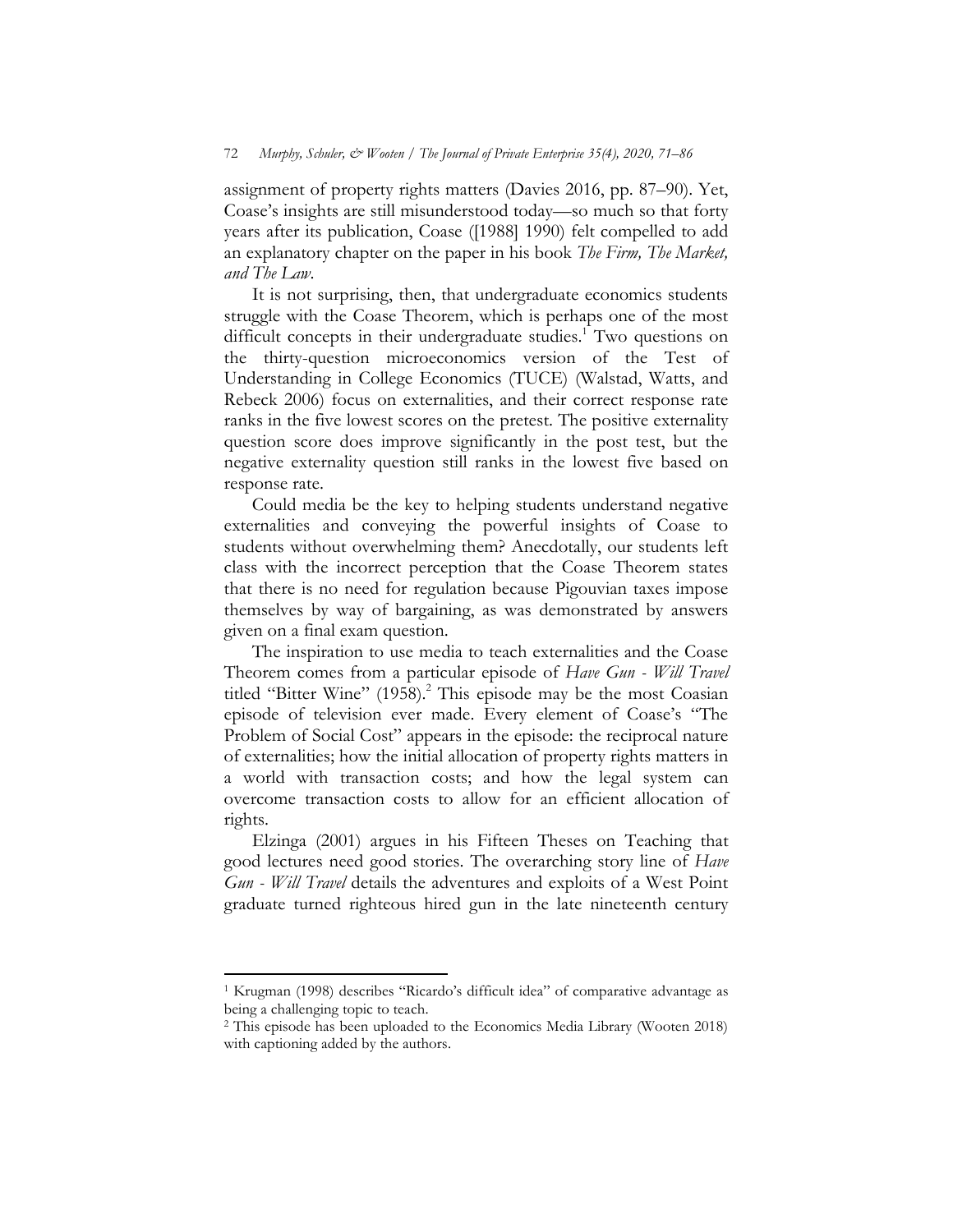western United States,<sup>3</sup> a man known as Paladin. Though Paladin is clearly a man of classical virtues, he is also a man of up-to-date scientific learning. Despite being a hired gun, Paladin prefers to avoid violence whenever possible and seeks peaceful resolutions.

#### **II. Literature Review**

l

Expanding academic discussions beyond the abstract using popular media references is not a new phenomenon. We know from student lecture notes that Adam Smith ([1983] 1985, p. 129) used current and classic literary references to explain or highlight difficult concepts in his classes. Why do educators use this method? Some studies find that students with different personality types respond well to alternative forms of presentation (Ziegert 2000). Furthermore, changing the material presentation helps students engage in active learning and apply the material instantly, as Stowe (2010) explains. Active learning and the use of media in the classroom have grown significantly over the past fifty years (Hoyt and McGoldrick 2019) such that new work in the area has focused on cataloging the variety of active-learning methods (Picault 2019).

While previous educators have explored entire series to identify short clips that can be used to explain topics across the curriculum, few researchers have approached the process the other way: identifying a single topic in their curriculum and finding media to supplement that instruction. Previous work has led instructors to use *The Office* (Kuester and Mateer 2018) and show tunes (Rousu 2018) to teach how free markets work, *Moneyball* to introduce marginal revenue product (Wooten and White 2018), and political cartoons to support instruction of the production possibilities curve (Jenyk and Wakefield 2018). Hoffer (2015) uses a singular episode from the Comedy Central hit show, *South Park*, to illustrate an innovative way to teach public choice in the principles course.

Our work follows in this broad tradition of using media, but differs in that the show *Have Gun - Will Travel* is not in the realm of current popular culture. While it was very popular in its time, it is not

<sup>&</sup>lt;sup>3</sup> Although exact dates are not given in the series, we were able to estimate the approximate time frame of the show by various clues over the course of the series. The presence of certain firearms, along with several plot points that revolve around reintegration of Confederate veterans into society and various Native American conflicts, lead us to believe that these adventures take place approximately in the 1870s and 1880s.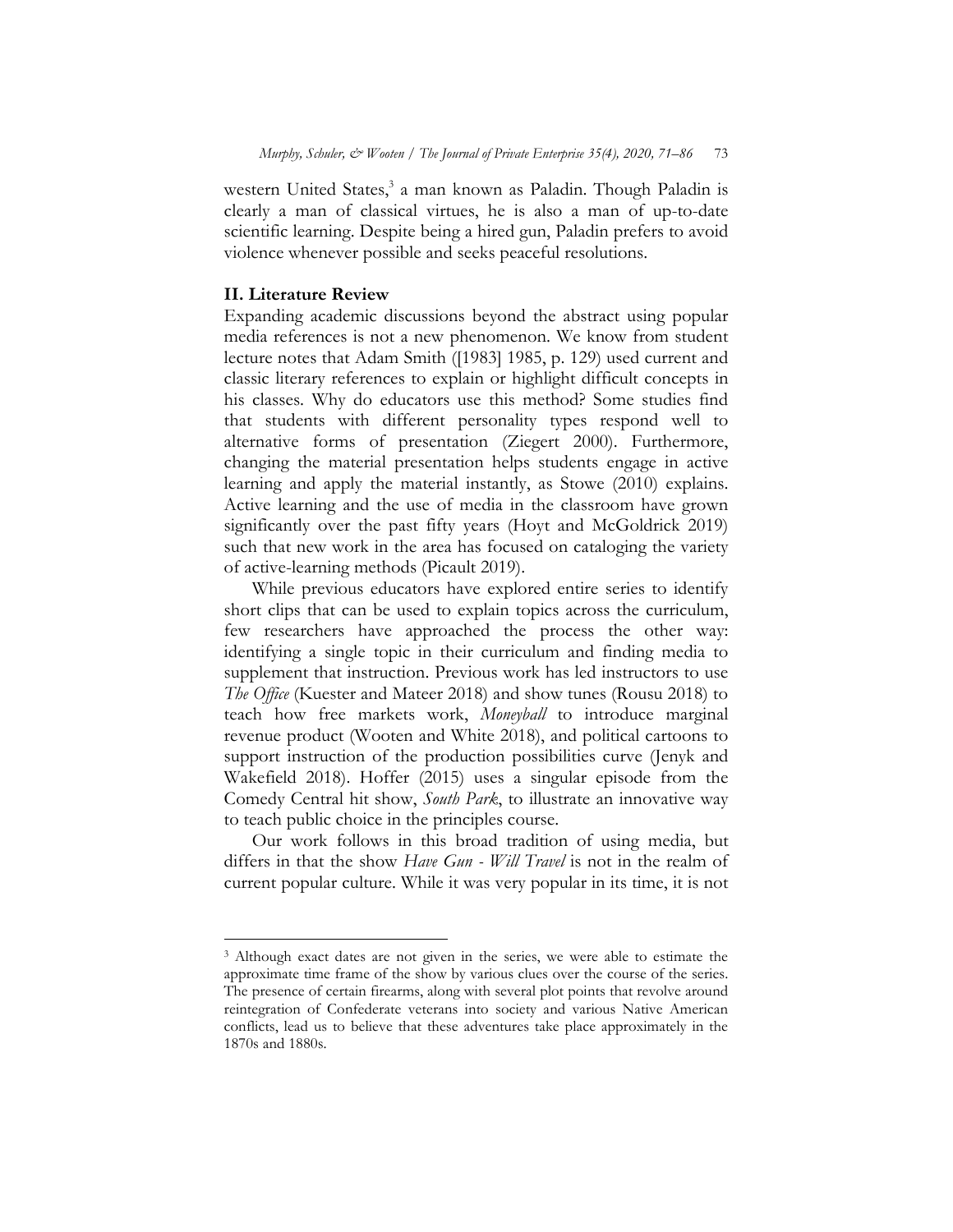well-known to the typical modern student.<sup>4</sup> Using media that predates students is not new in the economic curriculum; Leet and Houser (2003) detail how to use classic films and documentaries, while Cotti and Johnson (2012) detail the use of a historical novel to teach economics. Many of the events covered in ESPN's *30 for 30* documentary series predate student experience, but Al-Bahrani and Patel (2015) outline how each can be used in a course to supplement larger topics.

A benefit of students likely not having seen the show is that they may not have any preconceived notions about the show or its characters, and they are unlikely to know how the show ends. Furthermore, since the episode takes place in the so-called Wild West and during a period of ill-defined but evolving property rights (Anderson and Hill 2004), students get to see the importance of property rights in the economic exchange process, something that can be lost in more modern contexts with a very visible legal system. Economics shines throughout the entire episode, and, as such, we propose using the episode to supplement a traditional Coasian lesson.

# **III. Have Gun - Will Travel**

*Have Gun - Will Travel* was a hit television and radio series produced and broadcast by CBS from 1957 to 1963. This particular western was immensely popular across the United States and regularly ranked third or fourth by Nielsen ratings every year during its first four seasons (Brooks and Marsh 2009). The series chronicles the adventures of Paladin, who travels the Old West as a mercenary-forhire, solving problems in the towns he visits. During its television run, the show received four Emmy nominations, including Best Western Series and Best Cinematography for Television, and two acting awards for Richard Boone, who played Paladin (Television Academy 2020). All six seasons (225 episodes) are available on DVD, distributed by Paramount. We have made "Bitter Wine" available for streaming on Critical Commons in the Economics Media Library.

### **IV. "Bitter Wine"**

l

The tale begins at a fair in San Francisco at which Paladin serves as a judge in a competition among local vineyards. First prize goes to the Donatello Vineyards. In thanking Paladin, Donatello suggests that his

<sup>4</sup> Anecdotally, polls of the authors' students have revealed that only one student had seen an episode of the show.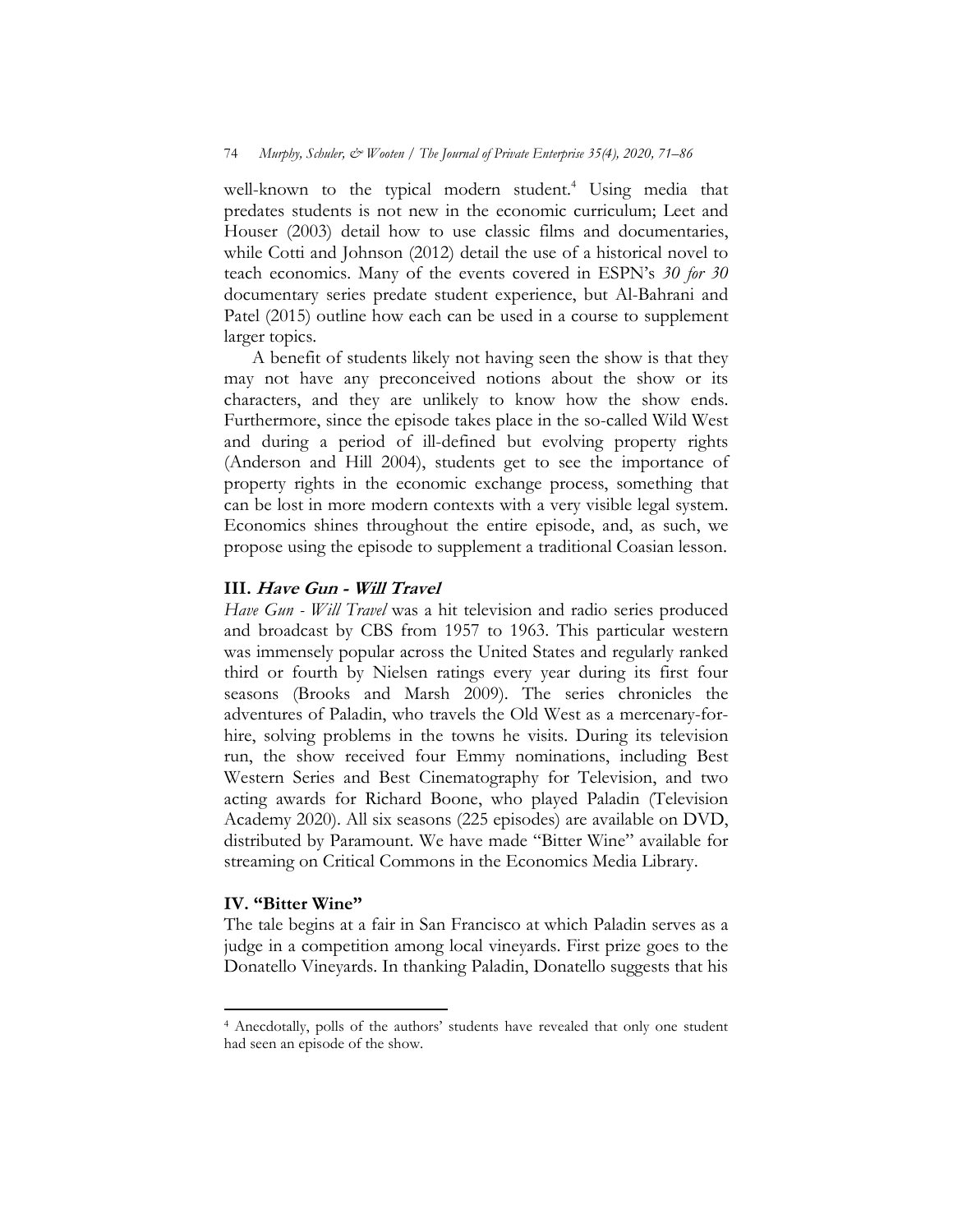winery is in grave trouble, reporting: "Next year the poorest peasant will spit my wine upon the ground. It is for goats to drink." Paladin offers his iconic business card, which reads, simply, "Have Gun - Will Travel," to a skeptical Donatello. Overcoming his skepticism, Donatello tells Paladin that a man has bought the land next to his vineyard and built an oil well and refinery on it. The smog from the refinery is making his grapes bitter, and the wastewater is infecting the groundwater on his land. This is a classic externality problem begging for a Coasian resolution. Remarkably, Paladin begins to arrange precisely that.

Paladin recognizes what Coase calls the reciprocal nature of the problem, as becomes clear from the two conversations that form the crux of the episode, one with each of the two stakeholders. Paladin initially heads to the refinery to meet the owner, Tim Gorman.<sup>5</sup> During their meeting, Paladin asks about the heavy security he had to evade to get onto Gorman's property. Gorman responds that Donatello has hired men to raid his well, and proceeds to give Paladin a tour of the production facility. Paladin is impressed.

Although Paladin congratulates Gorman on his success, he also tells him that his well's wastewater and smoke are damaging Donatello's grapes. Gorman initially dismisses these concerns, stating flatly that they are not his problem. Because Donatello hired him to solve the problem, Paladin disputes this claim. Gorman initially suspects that Paladin was sent to kill him, but Paladin insists that he is looking for a peaceful solution and suggests this: (1) Gorman builds a sump and pumps the water over a different hill, away from Donatello (and, we are led to presume, onto unoccupied land); and (2) Gorman builds a smoke stack that brings the smoke up, away from a downdraft and away from Donatello's vines.

This scene is the first hint of a potential property right assignment: Paladin argues that Donatello has a right to clean vines. Gorman initially sympathizes with this solution, but points out he is barely profitable given his current arrangement. He simply does not have the extra resources to implement Paladin's suggestions. Further, Gorman asks why he should care about the vintner's success since Donatello has fought him every step of the way and he sees no use for wine. Paladin nods in appreciation of Gorman's situation and returns to talk to Donatello.

<sup>5</sup> Appendix B reproduces this conversation in full.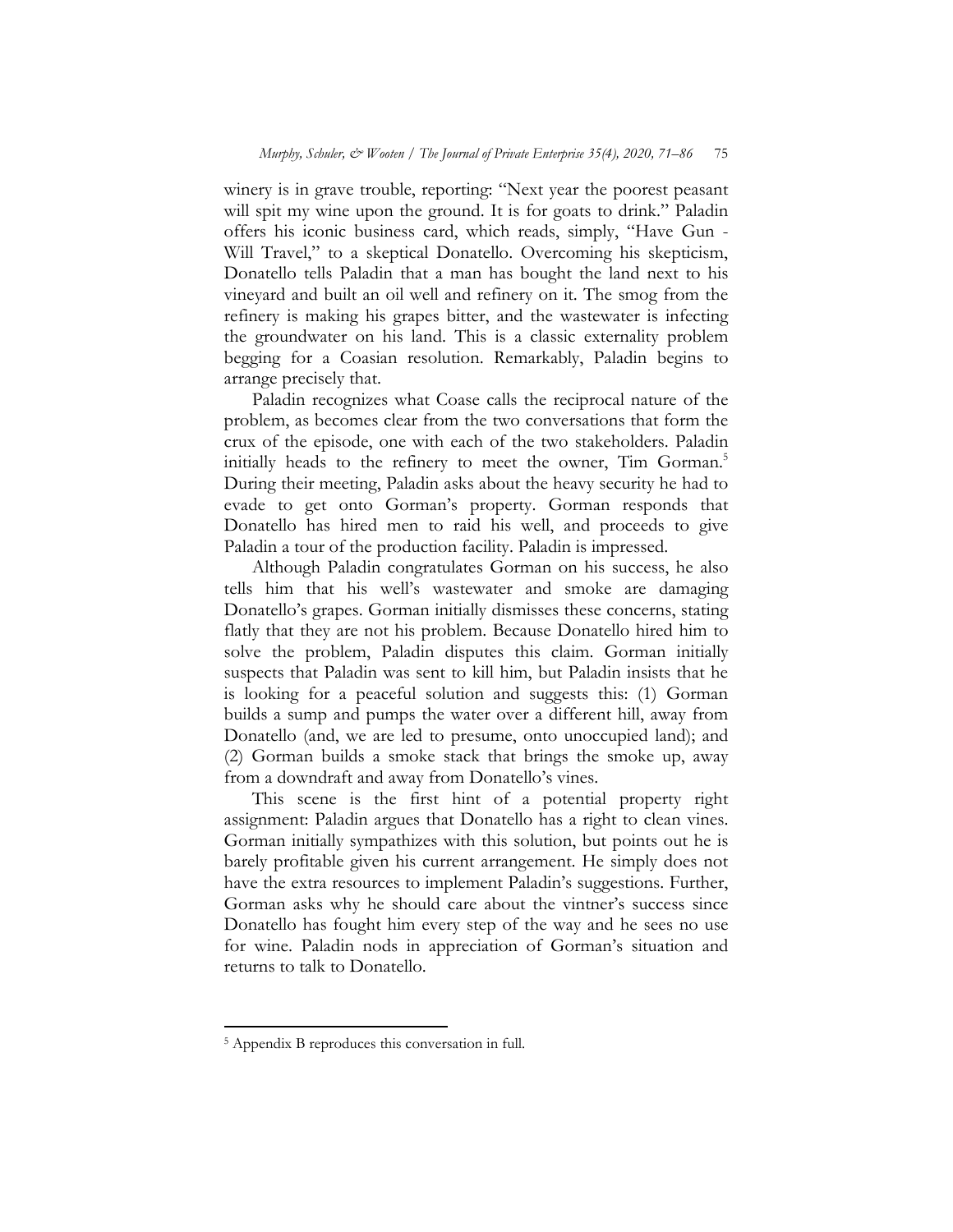The conversation with Gorman pairs nicely with the one that Paladin has later with Donatello.<sup>6</sup> Donatello asks Paladin to lead a raid on Gorman's rig. Paladin refuses, stating that the oil rig means as much to Gorman as the vineyard means to Donatello. Donatello scoffs at this, declaring there is no use for that "black slime." Paladin points out two uses in Donatello's own home: oil lamps and cleaning solutions. Donatello bemoans this fact, asking if Paladin thinks that he should let himself be ruined. Paladin responds that the same solution can occur if Donatello lends Gorman \$3,000 for construction of a sump pump and a smoke stack.<sup>7</sup> Donatello refuses, flatly stating that he would rather die than help the person who is ruining his business.

Paladin recognizes that it is only the coincidence of the vineyard and the oil rig that is problematic. Gorman also appears to understand that the problem is the interaction between the vineyard and the oil rig, but Donatello is reluctant to think this way. This inability to see the reciprocity is reminiscent of Coase (1960, pp. 1–2):

The conclusions to which this kind of analysis seems to have led most economists is that it would be desirable to make the owner of the factory liable for the damage caused to those injured by the smoke, or alternatively, to place a tax on the factory owner varying with the amount of smoke produced and equivalent in money terms to the damage it would cause, or finally, to exclude the factory from residential districts (and presumably from other areas in which the emission of smoke would have harmful effects on others). It is my contention that the suggested courses of action are inappropriate, in that they lead to results which are not necessarily, or even usually, desirable.

Donatello's sentiments betray a kind of incumbent bias leading him to frame the problem in moralistic terms, with himself on the side of the angels. Just as Coase corrected economists, Paladin endeavors to correct Donatello when he points out that "very useful things" come from oil production. Indeed, Coase's example of the doctor and the confectioner is well-chosen insofar as people are generally favorably disposed toward both physicians and

<sup>6</sup> Appendix C reproduces this conversation in full.

<sup>7</sup> While the show is most likely set in the late 1800s, reliable inflation adjustments are not readily available. For viewers who watched the episode live in 1958, this value would be equivalent to around \$26,500 in 2019 dollars.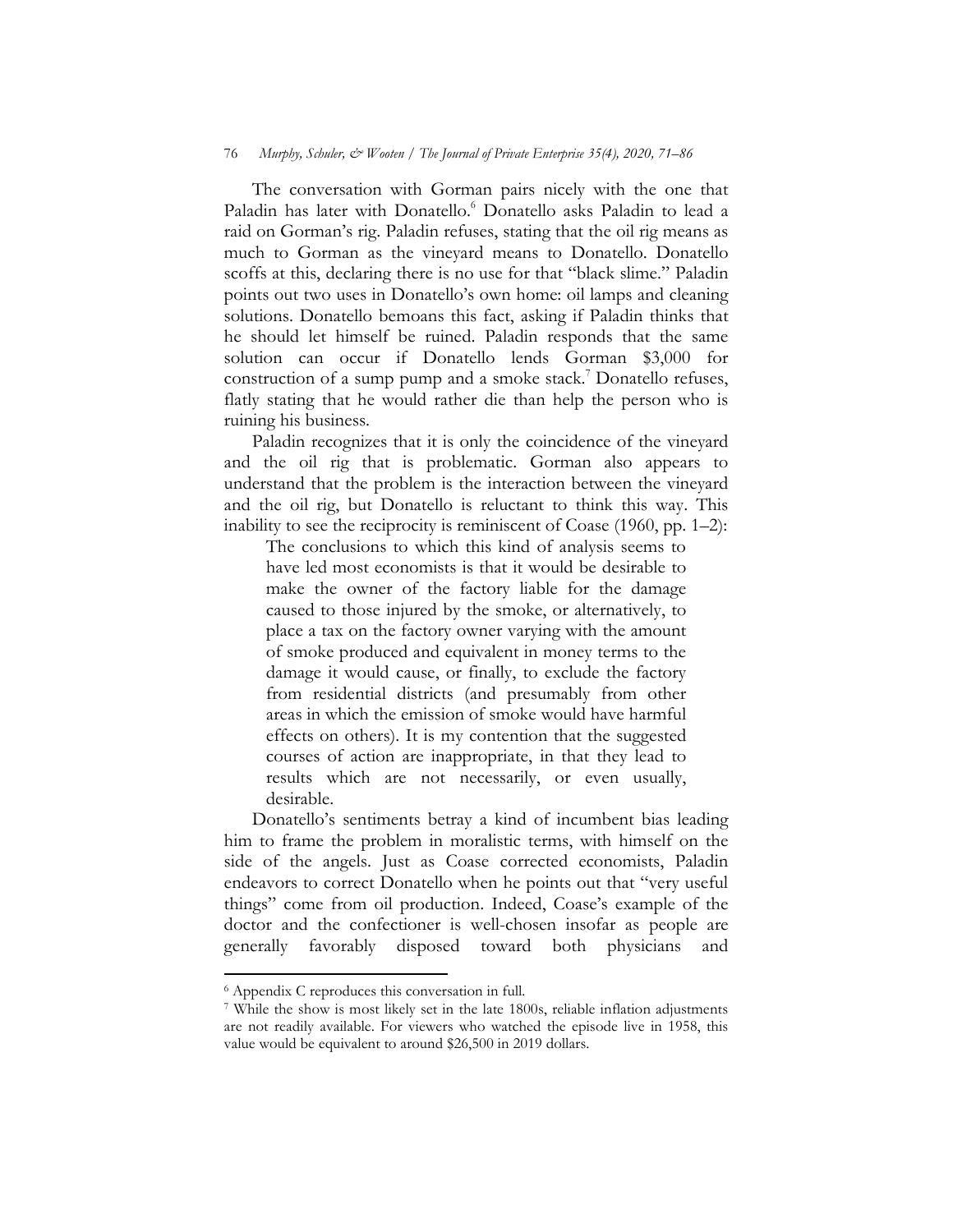confectioners.<sup>8</sup> As both Coase and Paladin understood and struggled to have others understand, the principle is the same: both Donatello and Gorman provide useful services. Neither has a moral higher claim given the services they provide.

As Paladin notices, seeing this conflict as a morality tale results in wasted resources. Donatello hires gunmen to end Gorman's operations, and Gorman hires guards to prevent Donatello from raiding him. Likewise, the men's anger toward each other indicates substantial transaction costs need to be overcome before any bargain can take place.

While Paladin is away, seeing a lawyer to draw up a literal Coasian bargaining agreement that Donatello and Gorman do not yet realize they need, Donatello, refusing to bargain, leads an attack on Gorman's facility. Four men are wounded (three of Donatello's force and one of Gorman's), and Donatello's forces are routed. Gorman's men give chase. Paladin arrives in time to prevent further bloodshed and forces Gorman to recall his men at the point of his own gun. The battle is ultimately a stalemate, but given that Gorman is still polluting, it is, de facto, a loss for Donatello.

As a chastened Donatello resigns himself to his fate, Paladin requests a keg of his wine. An indifferent Donatello permits it, as "nothing matters anymore." Paladin places the wine in a conspicuous location near Gorman's oil well. Gorman's men overindulge and fall asleep, reducing some of the bargaining transaction costs. Paladin takes advantage of that fact and brings Donatello to Gorman's oil well. Paladin lights a torch, climbs to the top of the oil well, and holds it over the well. Gorman points a rifle at him, giving him five seconds to drop the torch. Paladin calls Gorman's bluff, stating that if he is shot, the whole place will go up in flames. After five seconds, it becomes clear that Gorman will not shoot.

Paladin reaches into his coat pocket and tosses to the ground the lawyer's contract (an explicit assignment of property rights and subsequent negotiation on how to solve the issues). Donatello, not quite grasping the situation, still refuses to sign, telling Paladin to drop the torch. Paladin points out that an oil fire is uncontrollable. If he drops the torch, Donatello's vineyard will also go up in flames. Suddenly, Donatello gets it: the game has changed. The cost of not

<sup>8</sup> In Coase's example, a doctor had built an office next to a confectioner's shop. The machinery from the confectioner's shop was right next to the wall of the doctor's office, and when the machinery ran, he could not treat patients due to the noise. Both the doctor and the confectioner provided value to the community.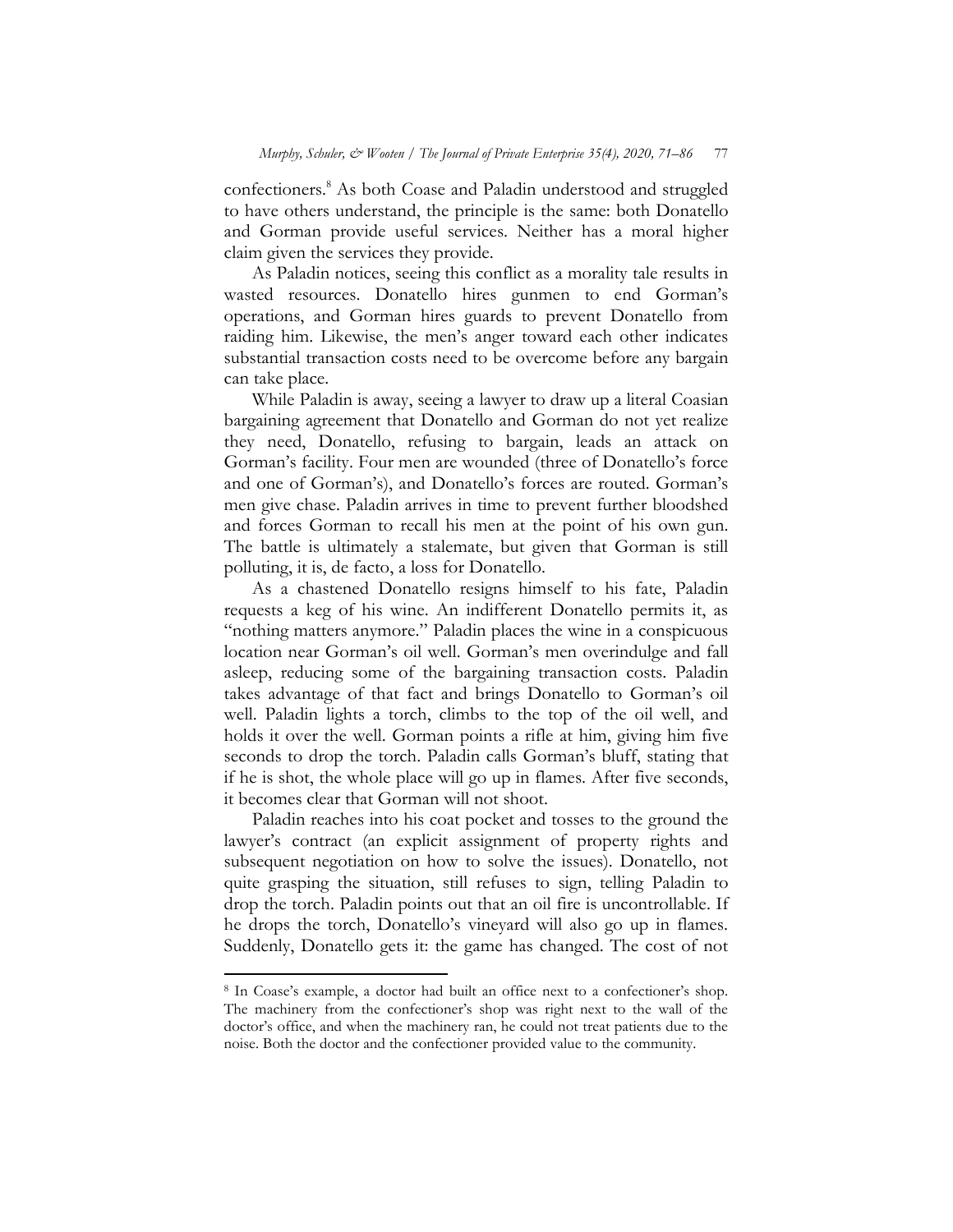negotiating has increased drastically; it is high enough for even these two enemies to negotiate. Relatively speaking, the transaction costs have fallen: first, because of the clear assignment of rights, and second, because of the threat of losing everything. Donatello and Gorman agree to become partners.

The elements of Coase are clear in this episode. First, externalities are reciprocal. Gorman's wastewater and soot are issues only because they flow onto Donatello's land. There is no issue when they are pumped onto unoccupied land. Second, the initial allocation of rights matters when the transaction costs are high: since neither Donatello nor Gorman was willing to negotiate, given their hatred of each other, an initial allocation of property rights giving Donatello the right to grow pollution-free vines had to occur before the negotiation could begin. Third, the legal system can overcome transaction costs to ensure an efficient allocation of resources. Once the rights were defined, Paladin was able to increase the cost of not negotiating to the point where it was more costly not to negotiate than to deal with a hated enemy. While it is true this solution was not entirely peacefully gained (four men died in Donatello's raid on Gorman's camp and Paladin had to threaten to burn the whole valley to the ground in an oil fire), ultimately, a reduction in violence was achieved with this solution rather than with the status quo position of Gorman and Donatello raiding each other.

### **V. Pedagogical Approach**

The episode supports most undergraduate-level instruction on externalities and the Coase Theorem, regardless of class composition.<sup>9</sup> The discussion questions in appendix A can be given to students prior to watching the episode so that they know what topics to focus on. Or, they can be given post-video in the form of an assessment.

### *A. Reviewing the Lesson*

l

An instructor teaching a principles-level course or a survey course may benefit from focusing on (1) the difficulties of overcoming transaction costs or (2) the benefits to exchange from transforming a contentious situation into a cooperative situation. Anecdotally, a common confusion among students was measuring transaction costs,

<sup>&</sup>lt;sup>9</sup> The episode has been used in the following courses: Economics for the Citizen (100-level, non-major survey course), Law & Economics, Intermediate Microeconomics, and Principles of Economics.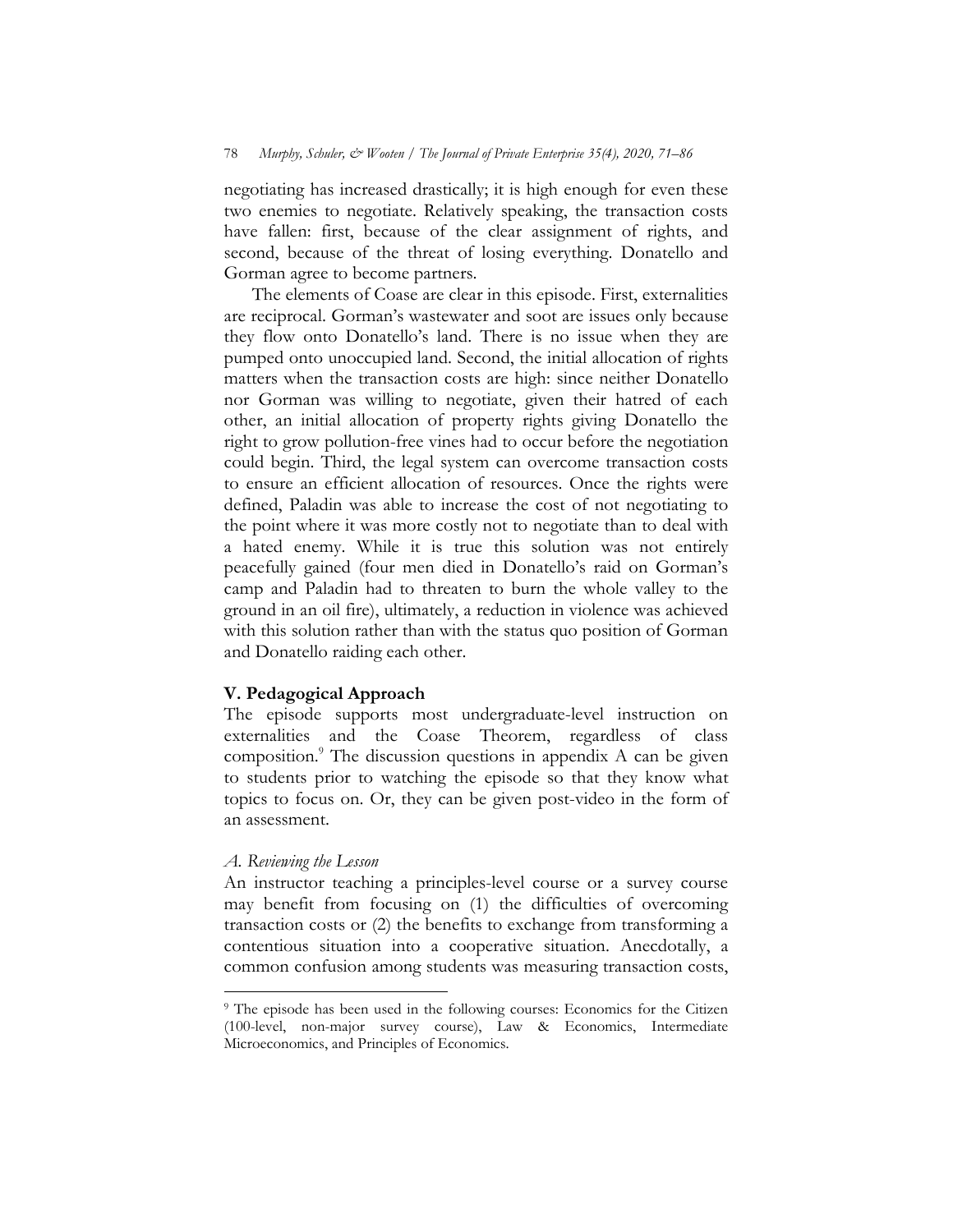particularly because the students believed the Coasian payment was the transaction cost. Introducing the traditional lecture on externalities and transaction costs allows students to develop a baseline understanding of key terminology before identifying examples of externalities and transaction costs in the episode.

Following the episode, some prompting discussion questions can be used to initiate conversation. Focusing on low-level questions like having students identify the externality or transaction costs may allow students to articulate the narrative of the episodes. From the authors' experience, students engaged readily on their own and even discussed the initial assignment of property rights. Students agreed with Paladin's initial assignment of rights to Donatello, but some argued that Gorman should have had the initial right. On occasion, a student may note that the initial allocation would not matter if the transaction costs were low enough. This typically leads to a conversation on whether or not the transaction costs were  $\log^{10}$ 

Depending on the structure of the class, the conversation could fill an entire class period and may even continue after the class ends. While it is not clear whether students' assessment scores increased following the conclusion of the video, an increase in conversation about the nature of property rights and solutions to externality problems among students who are non-economists is a success by the authors' standards.

### *B. Previewing the Lesson*

l

The sequencing of the video and lecture could be reversed if an instructor prefers using examples to introduce key terms. Showing the video at the beginning of the lecture, or as part of a pre-lesson assignment, allows students to form a base-level understanding of a particular situation that can be analyzed through the lens of economics. While some students may read the textbook before class and identify concepts before the instructor points them out, many will not. A brief class discussion between the video and lecture could serve as a step toward the introduction of externalities and transaction costs in the lecture. Throughout the lecture, instructors can point back to scenes in the episode that illustrate the main points of the Coase Theorem.

<sup>10</sup> The outbreak of a gun-battle between the two neighbors indicated the transaction costs were quite high.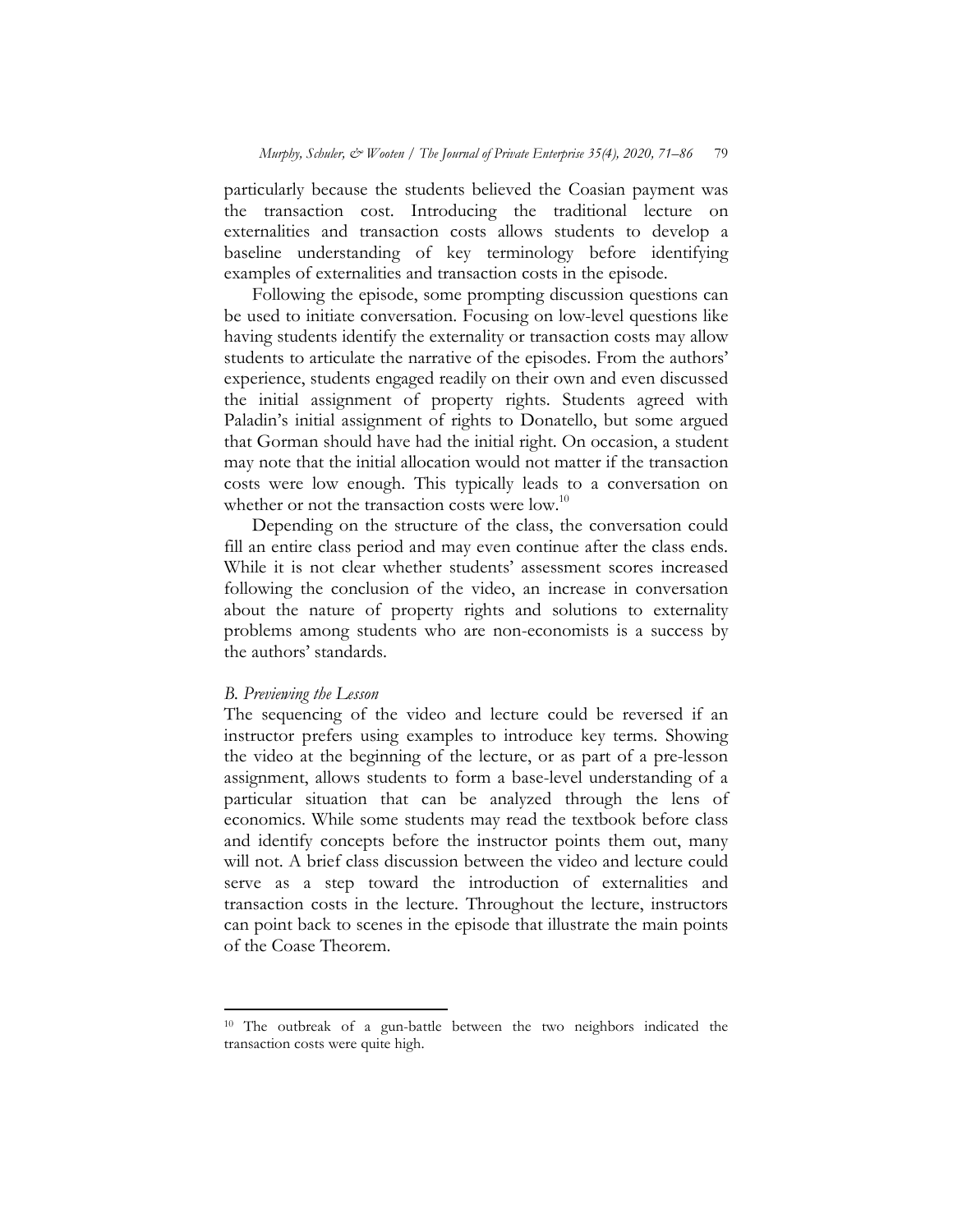Depending on the instructor's preferences, showing the video first may not be the most effective method unless students are prompted to focus on key portions. If students are not aware of the upcoming lesson topic, they may not appreciate the subtleties of the episode. The value of drawing back to the episode assumes that students remember interactions from an entire twenty-five-minute episode.

#### *C. Segmenting the Lesson*

The entire episode is twenty-five minutes long, which allows for the video to be segmented and have the discussion questions interwoven between important scenes. Wooten (2020) details the methodology of interweaving classroom response questions (where the instructor is just seeking an answer) and discussion questions (meant to prompt a back-and-forth interaction among students) between longer video clips. One advantage of this process is that students focus on the segments in pieces and the discussion closely follows the relevant scene.

Given that classroom discussion is often associated with smaller classrooms, segmenting allows the instructor to take advantage of classroom response systems and survey students about their understanding of key terminology in the video. Boyle and Goffe (2018) redesigned a principles of macroeconomics course to emphasize the roll of a classroom response system. Handheld remotes were used to gather students' responses to multiple-choice questions primarily to introduce and apply concepts, but to also connect with prior knowledge. Both classroom discussion questions and discussion questions could be used with the "Bitter Wine" episode.

Using response systems invokes a form of deliberate practice and may create a social learning environment (Moulton 2014), potentially generating outcomes similar to those of the discussions found in smaller classrooms. If enough time is allowed for discussion between scenes, students can be encouraged to learn from each other and discuss their responses with their peers. The efficacy of classroom response systems in a variety of disciplines has grown since their introduction and the CU (University of Colorado) Science Education Initiative (2017) has developed a resource guide for instructors interested in the effective use of classroom response systems.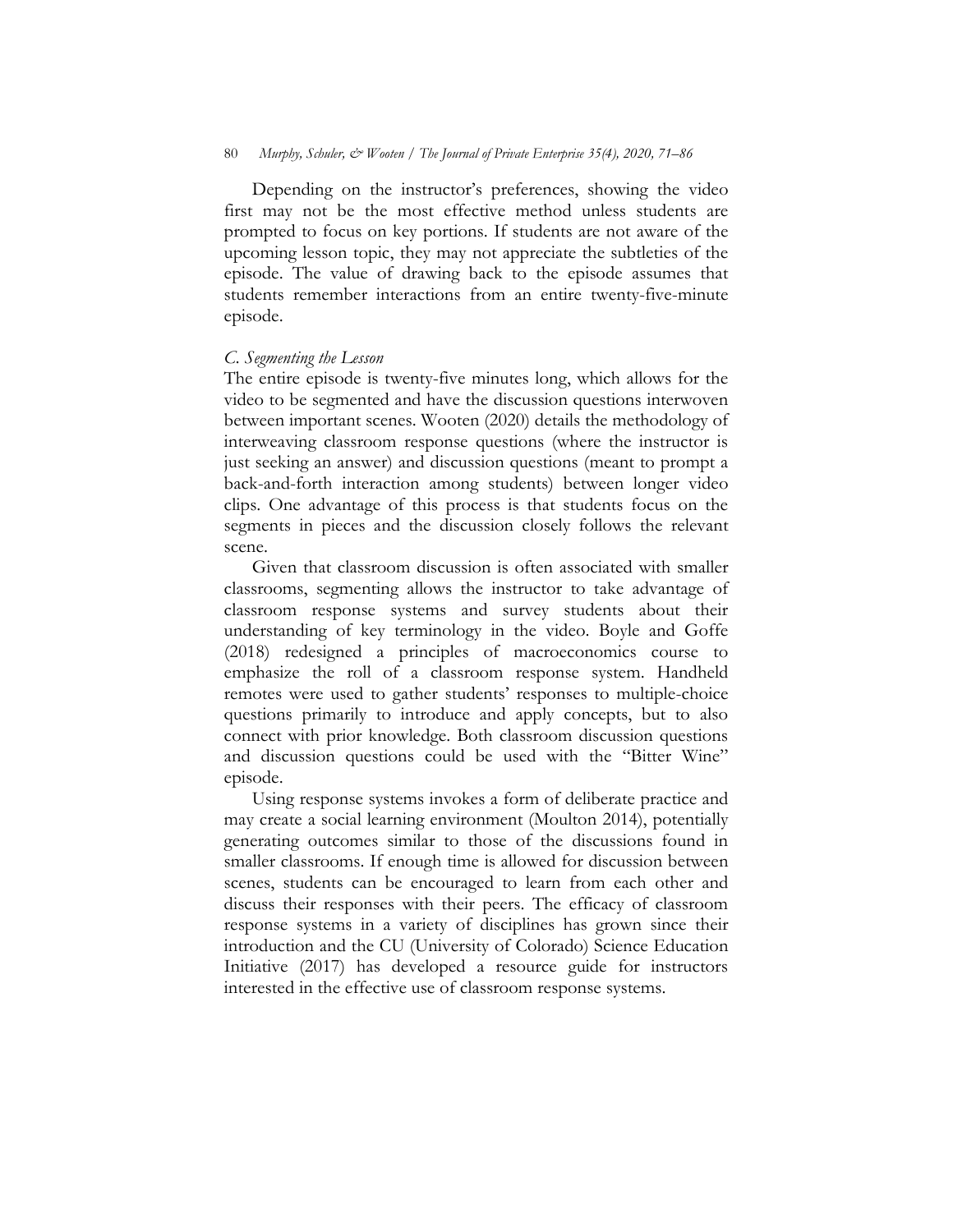#### *D. Use During an Unexpected Disruption*

With the COVID-19 pandemic in the United States forcing most university classrooms online, the following experience outlines how the episode could be used in a remote or online teaching environment. More broadly, the episode can be deployed for any classroom disruption (weather, mechanical issues such as a power outage at the school, professor illness, etc.). As long as the student has access to the Internet, they can access the video. Indeed, since any disruption can be stressful, deploying *Have Gun - Will Travel* could be calming as a source of entertainment (the violence is not graphic).

The use of *Have Gun - Will Travel* in two principles of microeconomics classes (one hybrid, the other online) met with qualified success. In both instances, the episode was preceded by a YouTube video lecture on externalities and market failures. Students were required to watch *Have Gun - Will Travel* and answer the questions from appendix A. Students initially struggled with identifying the reciprocal nature of externalities (questions 4 and 5). Of the seventeen total students over the two classes, only two earned full credit on those questions. Students focused on (1) accusing Gorman of causing the externality since he was the newcomer and (2) the pollution as the externality, not the interaction of the grapes and the smoke. A follow-up forum discussion on Blackboard was used to emphasize the reciprocity point to students.

The reciprocity dimension of Coase's paper has long been one of the most difficult aspects of the paper for students and even economists to grasp. While the point may now seem obvious to economists, especially those who teach within a Coasian framework, it is highly counterintuitive for students who come with their own moral biases.<sup>11</sup> Non-majors who may be encountering this material for the first time also face an uphill battle. From our anecdotal experience, it appears that some form of classroom discussion is needed to emphasize the main takeaway of reciprocity.

A colleague used the episode in their classroom and appended a question linking the COVID lockdowns to externalities and Paladin's discussions with Gorman and Donatello: "How does [the COVID-19 situation] compare with the externality issue faced by Gorman and Donatello? What do the lockdowns say about the assignment of property rights?" She noted that students had an excellent discussion

<sup>&</sup>lt;sup>11</sup> For more on the point of dealing with student biases in introductory economic classes, see Clark and Lee (2017).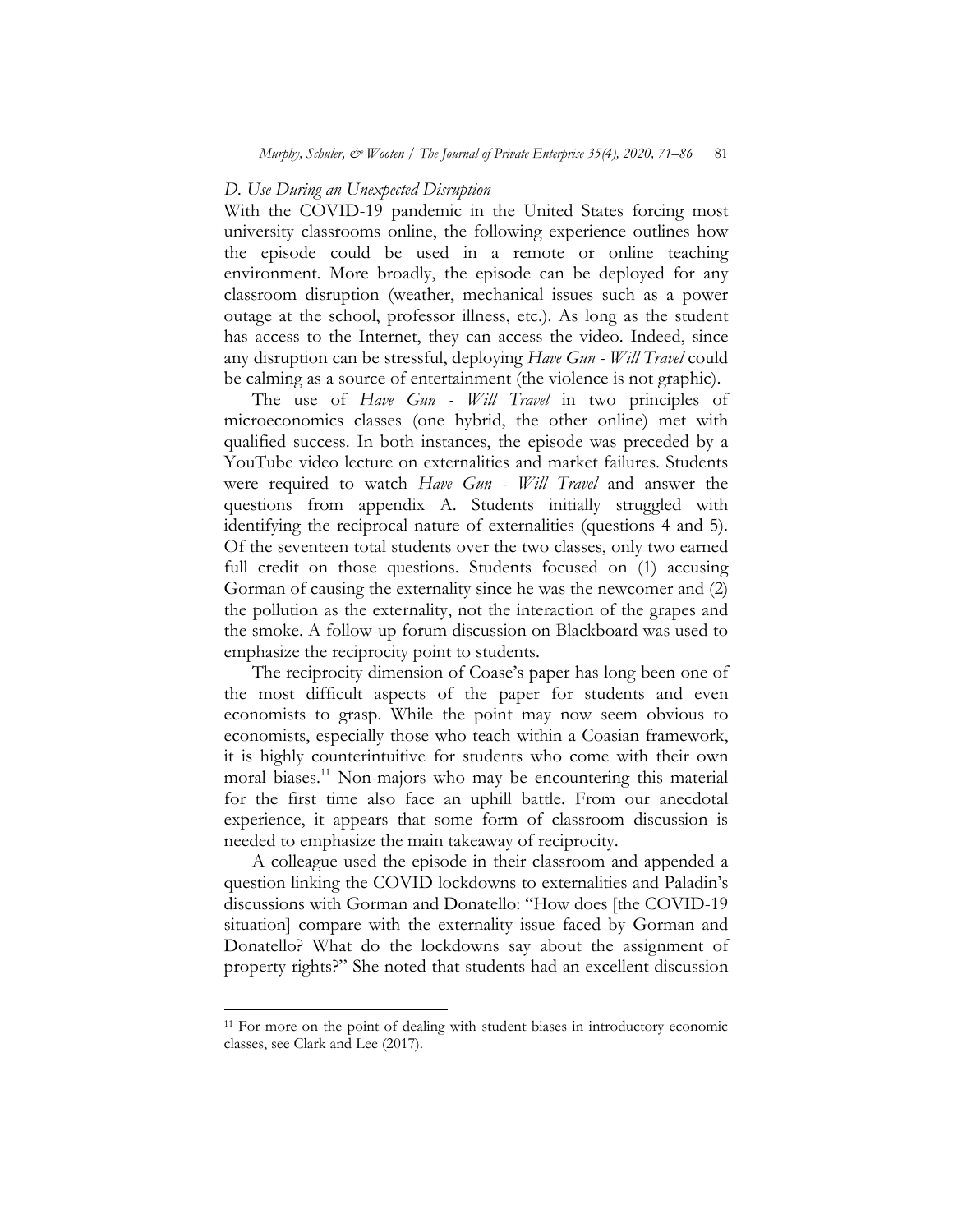around the contemporary issues of the lockdowns. Instructor involvement to drive home the main takeaways is certainly a necessity; the video alone, unless one is tuned into Coase, is not sufficient. The episode is a supplement for instruction, not a replacement for it.

## **VI. Caveats**

The episode is not without some drawbacks. Both Donatello and Gorman are portrayed as ethnic stereotypes, which was common in the film and television of the time. Donatello speaks with a heavy Italian accent and is concerned with fine wine and good food, whereas Gorman speaks with an Irish accent and prefers whiskey. Donatello's niece is portrayed as an able-bodied homemaker whom men would be considered lucky to marry.

An instructor who wishes to show the episode on discs instead of streaming should be aware that the current DVD release is not compliant with the American with Disabilities Act because it lacks subtitles. The digital version uploaded to Critical Commons in the Economics Media Library has had captions added by the authors.

As of this writing, the authors have not faced student complaints with the show's portrayal of ethnic characters, but issues could be raised by future students. If an instructor were concerned with the episode's portrayal of Irish and Italian characters, they may wish to seek administrative approval. We have found it helpful to mention the stereotypes employed in the show beforehand.

### **VII. Conclusion**

Bitter Wine has been a successful tool for the authors in teaching undergraduates at various levels the elements of Coase's great economic insights. It has been an entertaining way for students to engage with the material and presents Coase (albeit unintentionally) in a simple, but not simplistic, manner. Despite potential concerns around ethnic stereotyping, the authors have felt that "Bitter Wine" has been a valuable addition to the economics toolkit (Picault 2019). The episode presents a rather seamless integration into existing economics curriculum, both at an introductory level and an intermediate/advanced level.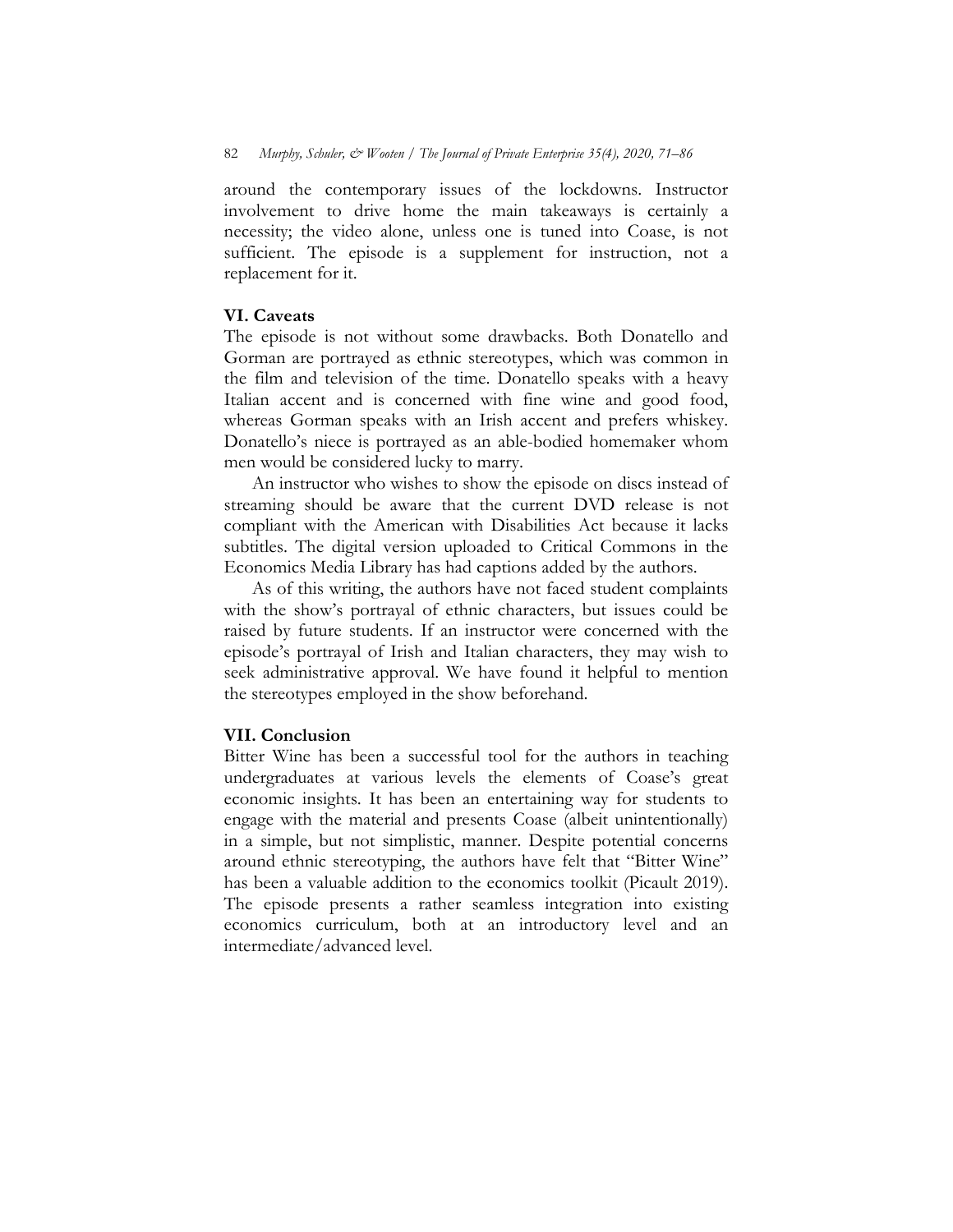#### **References**

- Al-Bahrani, Abdullah, and Darshak Patel. 2015. "Using ESPN *30 for 30* to Teach Economics." *Southern Economic Journal*, 81(3): 829–42.
- Anderson, Terry L., and Peter J. Hill. 2004. *The Not So Wild, Wild West: Property Rights on the Frontier*. Stanford, CA: Stanford Economics & Finance.
- Boyle, Austin, and William L. Goffe. 2018. "Beyond the Flipped Class: The Impact of Research-Based Teaching Methods in a Macroeconomics Principles Class." AEA Papers and Proceedings, 108 (May): 297–301.
- Brooks, Tim, and Earle F. Marsh. 2009. *The Complete Directory to Prime Time Network and Cable TV Shows, 1946-Present*. New York: Ballantine Books.
- Clark, J. R., and Dwight Lee. 2017. "Econ 101 Morality: The Amiable, the Mundane, and the Market." *Econ Journal Watch*, 14(1): 61–76.
- Coase, Ronald. 1960. "The Problem of Social Cost." *Journal of Law and Economics*, 3 (October): 1–44.
- Coase, Ronald. (1988) 1990. *The Firm, the Market, and the Law*. Chicago: University of Chicago Press.
- Cotti, Chad, and Marianne Johnson. 2012. "Teaching Economics Using Historical Novels: Jonathan Harr's *The Lost Painting*." *Journal of Economic Education*, 43(3): 269–81.
- CU Science Education Initiative. 2017. "Clicker Resource Guide: An Instructors Guide to the Effective Use of Personal Response Systems (Clickers) in Teaching." University of British Columbia, July.
- Dahlman, Carl J. 1979. "The Problem of Externality." *Journal of Law & Economics*, 22(1): 141–62.
- Davies, William. 2016. *The Limits of Neoliberalism: Authority, Sovereignty, and the Logic of Competition*. London: Sage.
- Elzinga, Kenneth G. 2001. "Fifteen Theses on Classroom Teaching." *Southern Economic Journal*, 68(2): 249–57.
- Hoffer, Adam. 2015. "Did You Say that Voting Is Ridiculous? Using South Park to Teach Public Choice." *Journal of Private Enterprise*, 30(3): 103–09.
- Hoyt, Gail M., and KimMarie McGoldrick. 2019. "50 Years of Economic Instruction in the *Journal of Economic Education*." *Journal of Economic Education*, 50(2): 168–95.
- Jenyk, Sarah, and Daniel Wakefield. 2018. "Guns, Butter, and Dr. Seuss: Using Political Cartoons to Teach the PPC." *Journal of Economics Teaching*, 2(2): 79–91.
- Krugman, Paul. 1998. "Ricardo's Difficult Idea." In *The Economics and Politics of International Trade*, ed. Gary Cook. London: Routledge.
- Kuester, Daniel, and Dirk Mateer. 2018. "Teaching How Markets Work Using the Economics of *The Office* Website." *Journal of Private Enterprise*, 33(3): 75–91.
- Leet, Don, and Scott Houser. 2003. "Economics Goes to Hollywood: Using Classic Films and Documentaries to Create an Undergraduate Economics Course." *Journal of Economic Education*, 34(4): 326–32.
- Meadow, Herb, Ken Kolb, and Andrew V. McLaglen. 1958. "Bitter Wine." In *Have Gun - Will Travel*. Los Angeles: CBS.
- Moulton, Samuel T. 2014. "Applying Psychological Science to Higher Education: Key Findings and Open Questions." Harvard Initiative for Learning and Teaching. Cambridge, MA: Harvard University.
- Murphy, Jon, and John Schuler. 2019. "Have Coase Will Travel." Online Library of Economics and Liberty. Indianapolis: Liberty Fund.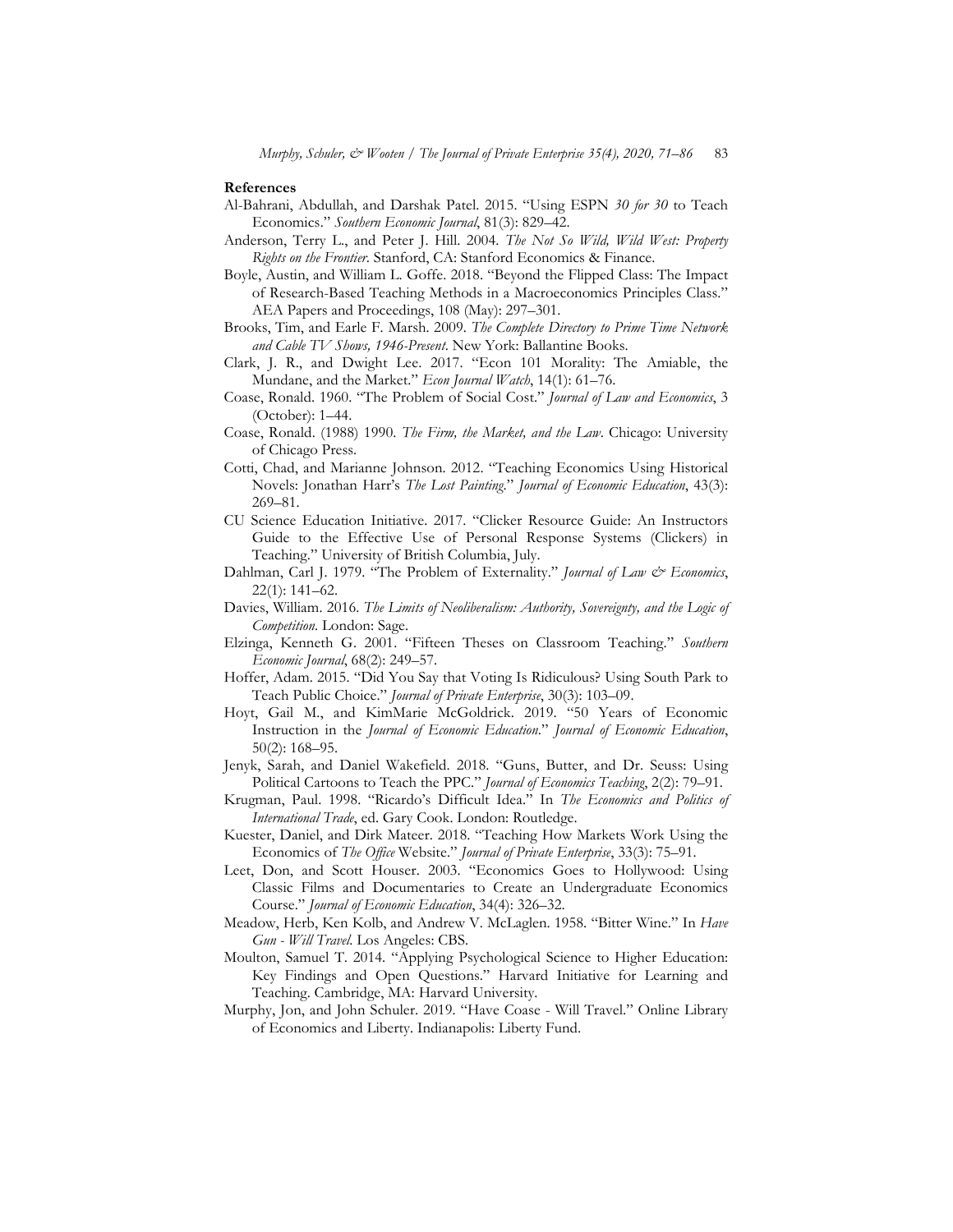- Picault, Julien. 2019. "The Economics Instructor's Toolbox." *International Review of Economics Education*, 30: 1–13.
- Rousu, Matt. 2018. "Using Show Tunes to Teach about Free (and Not-So-Free) Markets." *Journal of Private Enterprise*, 33(4): 111–28.
- Smith, Adam. (1983) 1985. *Lectures on Rhetoric and Belles Lettres*. Oxford: Oxford University Press. Reprint, Indianapolis: Liberty Fund. Citations refer to the Liberty Fund edition.
- Stowe, Kristin. 2010. "A Quick Argument for Active Learning: The Effectiveness of One-Minute Papers." *Journal for Economic Educators*, 10(1): 33–39.
- Television Academy. 2020. "Have Gun Will Travel, Awards & Nominations." Hollywood, CA: The Television Academy.
- Walstad, William. B., Michael W. Watts, and Ken Rebeck. 2006. *Test of Understanding in College Economics: Examiner's Manual*. New York: Council for Economic Education.
- Wooten, Jadrian. 2020. "Integrating Discussion and Digital Media to Increase Classroom Interaction." *International Review of Economics Education*, 33: 1–14.
- Wooten, Jadrian, and Dustin White. 2018. "An In-Class Experiment to Teach Marginal Revenue Product Using the Baseball Labor Market and Moneyball." *Journal of Economics Teaching*, 3(1): 115–33.
- Wooten, Jadrian. 2018. "Economics Media Library." *Journal of Economic Education*, 49(4): 364–65.
- Ziegert, Andrea L. 2000. "The Role of Personality Temperament and Student Learning in Principles of Economics: Further Evidence." *Journal of Economic Education*, 31(4): 307–22.

#### **Appendix A. Classroom Discussion Questions**

l

The following questions have been used in a variety of classrooms to spur discussion of externalities and transaction costs both before and after the associated lesson. The same questions could be adapted to classroom response questions and used in larger classrooms if classroom discussion is a limitation.

- 1. When Donatello initially engages Paladin's services, what problem does Donatello say he faces?
- 2. What is Gorman's problem as revealed by his initial conversation with Paladin?
- 3. Before Paladin comes in, what is the initial property rights allocation? (Hint: there aren't any. That's the problem.)
- 4. Following Paladin's discussion with Gorman, what is the externality presented here? In other words, who is "at fault"? (This question is best asked at the 10:02 mark).<sup>12</sup>
- 5. Why does Paladin suggest building a sump and smoke stack to carry the pollution away (9:39–9:45)? If the pollution is the externality, does this not solve the problem? (The point of this question is to help students recognize the reciprocal nature of externalities.)

<sup>12</sup> In a Law & Economics class, this question can also be used to segue into a broader discussion of initial allocation of property rights, such as "first use" versus other allocation methods.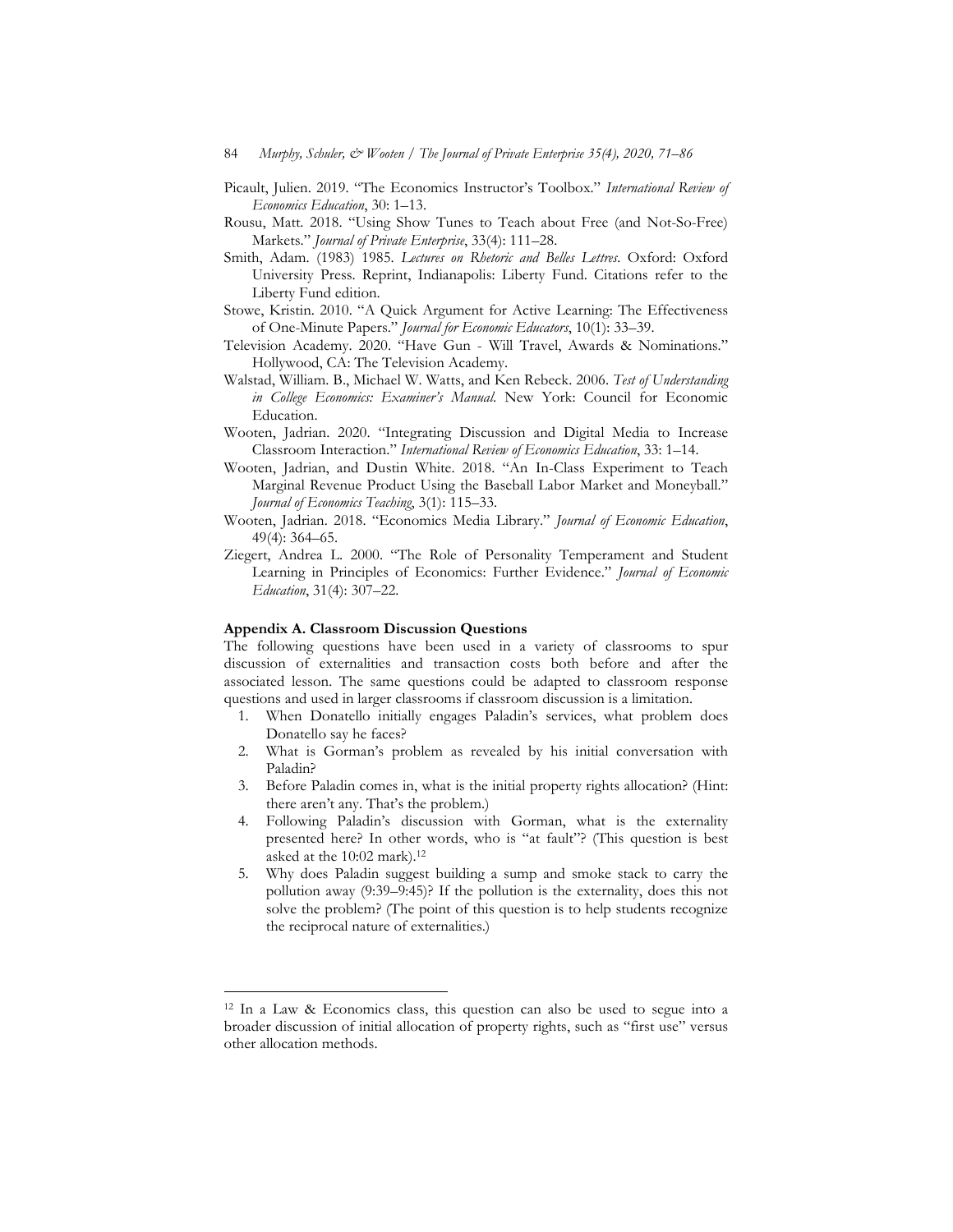- 6. Why does Paladin suggest Gorman take action to prevent the externality as opposed to Donatello? What does this suggest about the initial property rights allocation by Paladin?
- 7. When Paladin first returns to Donatello and proposes that Donatello loan Gorman \$3,000, what is Donatello's reaction?
- 8. When Donatello is shocked that Paladin compares his wine to Gorman's "black slime," what is Paladin's answer? How does this compare with Gorman's dismissal of Donatello's wine as an improper drink?
- 9. Paladin fairly quickly finds a mutually beneficial solution to the problem of "bitter wine." Why didn't Gorman and Donatello reach the same conclusion? What are the barriers (i.e., transaction costs) that prevent this solution from arising without Paladin?
- 10. Referring to question 6, why does Paladin need to go to see a lawyer in Stockton? What role is this unseen lawyer playing?
- 11. After Paladin returns from Stockton and ends Donatello's doomed raid on Gorman's well, he asks to borrow a keg of wine. What does he intend to do with this keg? How do his actions affect the transaction costs in the situation?
- 12. Even after Paladin lulls the guards to sleep and gets Gorman and Donatello face to face, Donatello still refuses to negotiate, preferring to see Paladin start an oil fire. Paladin explains that the effects of the fire would not be confined to Gorman, but would impact Donatello as well. How does Paladin's explanation change the situation? (Hint: It has to do with estimated costs/benefits versus actual costs/benefits).<sup>13</sup>

#### **Appendix B. Paladin Meets Gorman**

The following transcript outlines the first interaction between Paladin and Gorman after Paladin visits the vineyard. Paladin recommends two potential abatement offers to divert the externality away from his client's vineyard, but Gorman ultimately declines.

Gorman: It's a wonder you weren't shot. I've got rifle guards all around the place.

Paladin: What's the reason?

Gorman: I'll tell you the reason. A crazy Italian is trying to ruin me.

Paladin tours Gorman's oil production facility. His visit concludes:

Paladin: That's a nice rig you've got there. Only two things wrong with it.

Gorman: Oh? Name them!

Paladin: The main drainage ditch and the smoke from the boiler. The waste drains over on Donatello's land; the smoke drifts over and coats his vines.

Gorman: The wind takes care of my smoke and gravity takes away my waste. None of my business what they do with it.

Paladin: So now it's my business.

Gorman: And your business is killing?

Paladin: Not if there is a better way.

Gorman: You know any?

<sup>13</sup> In a more advanced class, this question is a good place to introduce, or elaborate on, Carl Dahlman's (1979) discussion of Pareto-relevant versus Pareto-irrelevant externalities. See, in particular, table 1 and his discussion on page 149.